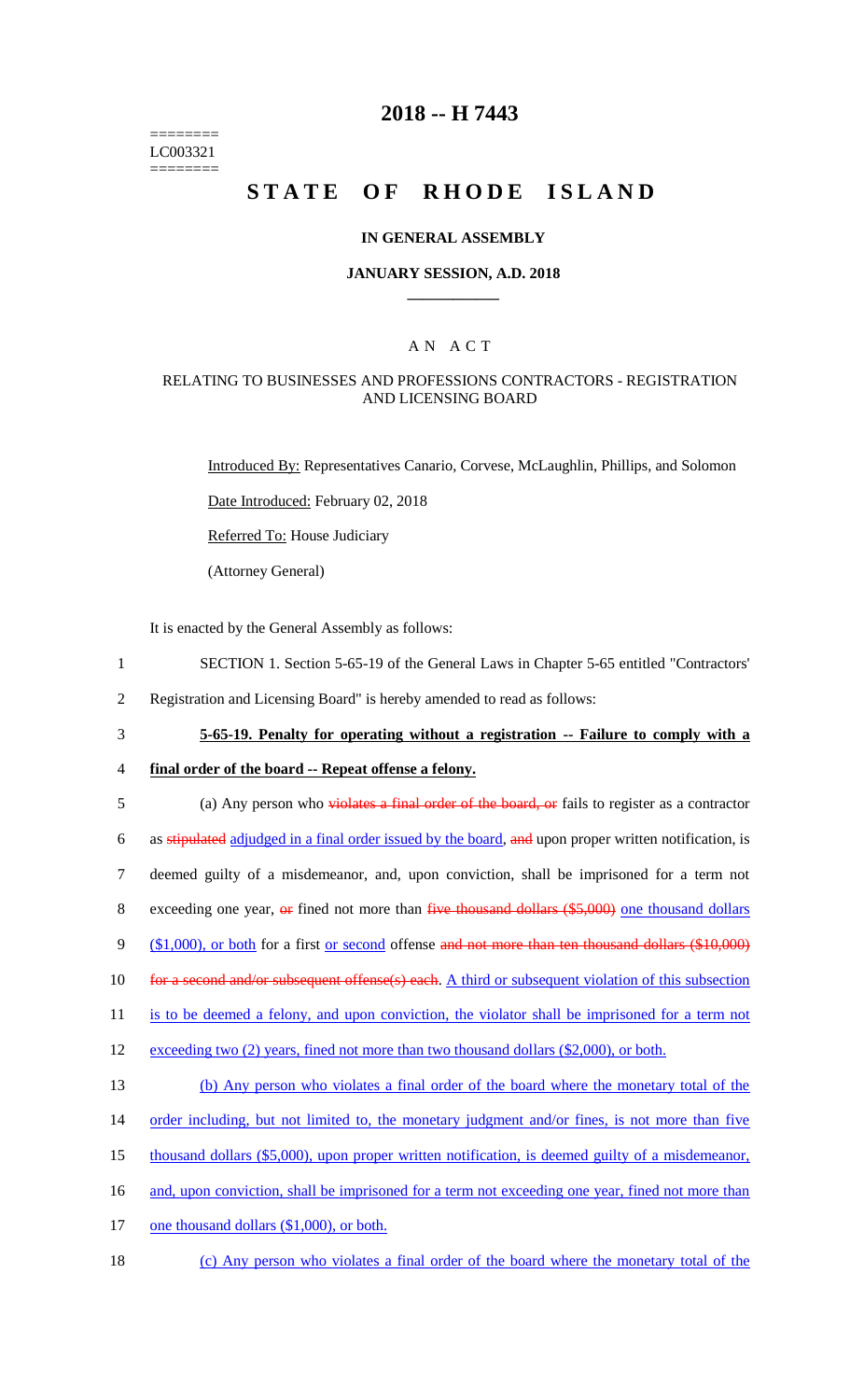1 order including, but not limited to, the monetary judgment and/or fines, is five thousand dollars 2 (\$5,000) or more, upon written notification, is deemed guilty of a felony, and, upon conviction, 3 shall be imprisoned for a term not exceeding ten (10) years, fined not more than ten thousand 4 dollars (\$10,000), or both.

 $\frac{1}{2}$  (b)(d) A final order shall be considered delivered when served to a defendant or 6 designated agent to accept service. In addition to any sentence or fine imposed by the court under 7 subsection subsections (a), (b) and (c) of this section, the court may shall order a defendant to 8 comply with any outstanding final order of the board, including any monetary judgment, and/or 9 and to pay to the board any outstanding fine or fines previously imposed by the board pursuant to 10 this chapter.

 $\left(\frac{e}{e}\right)$  If a contractor is a repeat offender with violations of three (3) or more final orders of the board with respect to three (3) separate contracts executed by three (3) separate individuals/aggrieved parties and said violations are filed within a twenty-four (24) month period, the violation shall be prosecuted as a felony and upon conviction the violator shall be subject to 15 imprisonment for a term not to exceed  $\frac{f^2}{4}$  ten (10) years or fined not more than ten thousand dollars (\$10,000).

17 SECTION 2. Section 5-65.1-13 of the General Laws in Chapter 5-65.1 entitled "Home 18 Inspectors" is hereby amended to read as follows:

### 19 **5-65.1-13. Violations -- Penalties.**

20 (a) Any person who operates as a home inspector without a license as adjudged in a final 21 order issued by the board, upon proper written notification, is deemed guilty of a misdemeanor, 22 and, upon conviction, shall be imprisoned for a term not exceeding one year, fined not more than 23 one thousand dollars (\$1,000), or both for a first or second offense. A third or subsequent 24 violation of this subsection is to be deemed a felony, and upon conviction, the violator shall be 25 imprisoned for a term not exceeding two (2) years, fined not more than two thousand dollars 26 (\$2,000), or both.  $\left(\frac{a}{b}\right)$  Any person who violates a final order of the board where the monetary total of the 28 order including, but not limited to, the monetary judgment and/or fines, is not more than five 29 thousand dollars (\$5,000), upon proper written notification, is deemed guilty of a misdemeanor 30 and, upon conviction,  $\frac{may}{head}$  be imprisoned for a term not exceeding one year,  $\frac{or}{or}$  fined not

31 more than one thousand dollars (\$1,000) for each offense, or both.

32 (c) Any person who violates a final order of the board where the monetary total of the 33 order including, but not limited to, the monetary judgment and/or fines, is five thousand dollars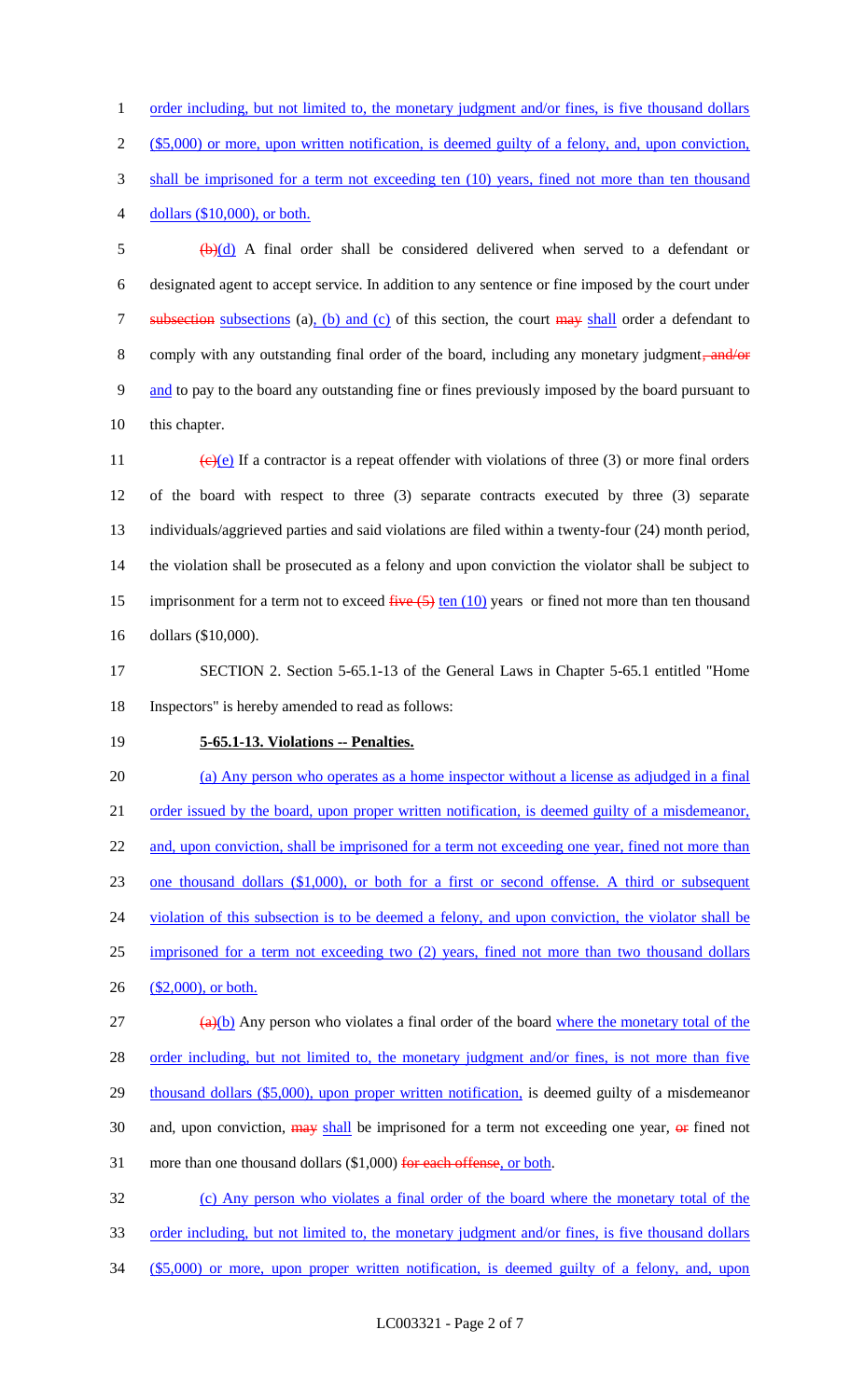1 conviction, shall be imprisoned for a term not exceeding ten (10) years, fined not more than ten

2 thousand dollars (\$10,000), or both.

 (b)(d) A final order shall be considered delivered when served to a defendant or designated agent to accept service. In addition to any sentence or fine imposed by the court under 5 subsection subsections (a), (b) and (c) of this section, the court may shall order a defendant to comply with any outstanding final order of the board, including any monetary judgment and to 7 pay to the board any outstanding fine or fines previously imposed by the board pursuant to this chapter. A final order of the board may also be enforced in a civil contempt proceeding brought upon complaint in the district court.

10 (e) If a home inspector is a repeat offender with violations of three (3) or more final 11 orders of the board with respect to three (3) separate contracts executed by three (3) separate 12 individuals/aggrieved parties and said violations are filed within a twenty-four (24) month period, 13 the violation shall be prosecuted as a felony and upon conviction the violator shall be subject to 14 imprisonment for a term not to exceed ten (10) years or fined not more than ten thousand dollars 15 (\$10,000), or both. 16 SECTION 3. Chapter 5-65.2 of the General Laws entitled "Rhode Island Well-Drilling,

17 Pump Installers, and Water-Filtration Contractors Licensing Law" is hereby amended by adding 18 thereto the following section:

19 **5-65.2-5. Penalties for violations.**

20 (a) Any person who operates as a well drilling contractor without a license as adjudged in 21 a final order issued by the board, upon proper written notification, is deemed guilty of a 22 misdemeanor, and, upon conviction, shall be imprisoned for a term not exceeding one year, fined 23 not more than one thousand dollars (\$1,000), or both for a first or second offense. A third or 24 subsequent violation of this subsection is to be deemed a felony, and upon conviction, the person 25 shall be imprisoned for a term not exceeding two (2) years, fined not more than two thousand 26 dollars (\$2,000), or both. 27 (b) Any person who violates a final order of the board where the monetary total of the 28 order including, but not limited to, the monetary judgment and/or fines, is not more than five

29 thousand dollars (\$5,000), upon proper written notification, is deemed guilty of a misdemeanor,

- 30 and, upon conviction, shall be imprisoned for a term not exceeding one year, fined not more than
- 31 one thousand dollars (\$1,000), or both.

32 (c) Any person who violates a final order of the board where the monetary total of the 33 order including, but not limited to, the monetary judgment and/or fines, is five thousand dollars 34 (\$5,000) or more, upon proper written notification, is deemed guilty of a felony, and, upon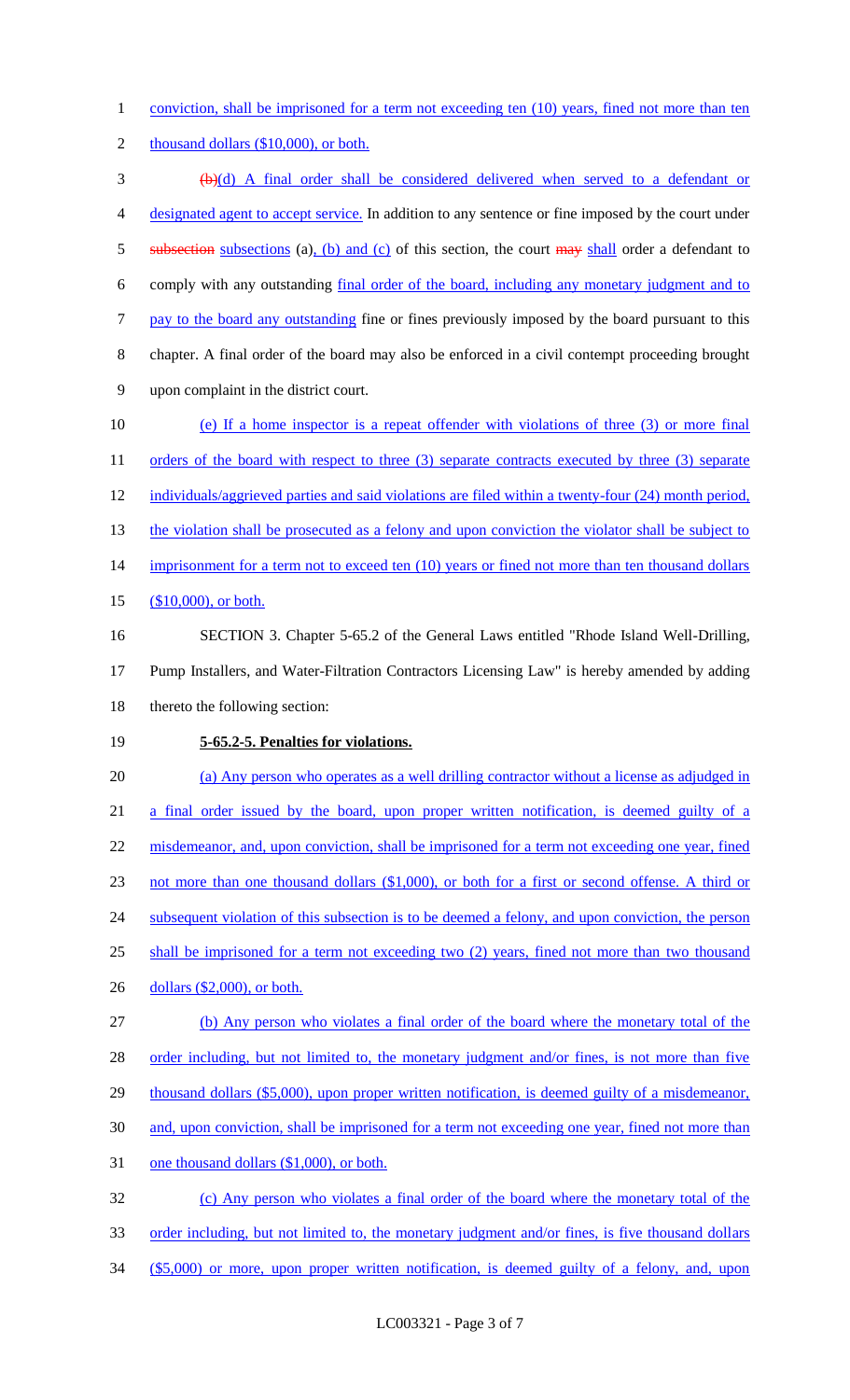conviction, shall be imprisoned for a term not exceeding ten (10) years, fined not more than ten

2 thousand dollars (\$10,000), or both.

(d) A final order shall be considered delivered when served to a defendant or designated

agent to accept service. In addition to any sentence or fine imposed by the court under

5 subsections (a), (b) and (c) of this section, the court shall order a defendant to comply with any

outstanding final order of the board, including any monetary judgment and to pay to the board

any outstanding fine or fines previously imposed by the board pursuant to this chapter.

(e) If a well drilling contractor is a repeat offender with violations of three (3) or more

- final orders of the board with respect to three (3) separate contracts executed by three (3) separate
- individuals/aggrieved parties and said violations are filed within a twenty-four (24) month period,
- 11 the violation shall be prosecuted as a felony and upon conviction the violator shall be subject to
- 12 imprisonment for a term not to exceed ten (10) years or fined not more than ten thousand dollars
- 13 (\$10,000), or both.

# SECTION 4. Section 5-65.3-17 of the General Laws in Chapter 5-65.3 entitled "Underground Utility Contractors" is hereby amended to read as follows:

### **5-65.3-17. Penalties for violations.**

 (a) Violations of any provision of this chapter shall be subject to the penalties as follows: any corporation, association, sole proprietorship, firm partnership, limited liability corporation, limited liability partnership or other business organization licensed by the board shall be subject to a fine up to five thousand dollars (\$5,000) for the first offense and up to ten thousand dollars (\$10,000) for the second and subsequent violations of this chapter.

 (b) Any person who operates as a underground utility contractor without a license as 23 adjudged in a final order issued by the board, upon proper written notification, is deemed guilty 24 of a misdemeanor, and, upon conviction, shall be imprisoned for a term not exceeding one year, fined not more than one thousand dollars (\$1,000), or both for a first or second offense. A third or 26 subsequent violation of this subsection is to be deemed a felony, and upon conviction, the person shall be imprisoned for a term not exceeding two (2) years, fined not more than two thousand dollars (\$2,000), or both. (c) Any person who violates a final order of the board where the monetary total of the order including, but not limited to, the monetary judgment and/or fines, is not more than five 31 thousand dollars (\$5,000), upon proper written notification, is deemed guilty of a misdemeanor, 32 and, upon conviction, shall be imprisoned for a term not exceeding one year, fined not more than

- one thousand dollars (\$1,000), or both.
- (d) Any person who violates a final order of the board where the monetary total of the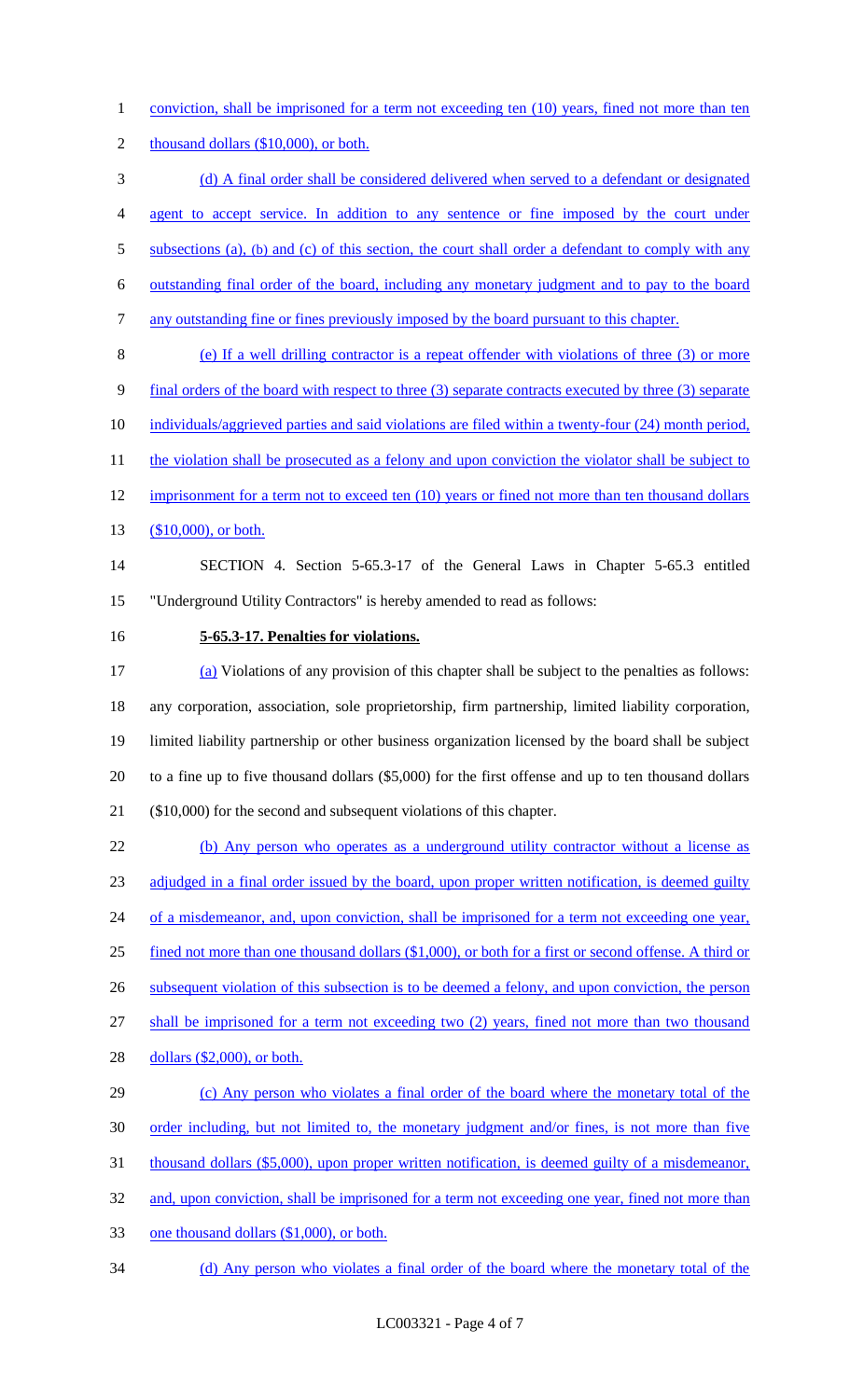1 order including, but not limited to, the monetary judgment and/or fines, is five thousand dollars (\$5,000) or more, upon proper written notification, is deemed guilty of a felony, and, upon 3 conviction, shall be imprisoned for a term not exceeding ten (10) years, fined not more than ten thousand dollars (\$10,000), or both. (e) A final order shall be considered delivered when served to a defendant or designated agent to accept service. In addition to any sentence or fine imposed by the court under subsections (b), (c) and (d) of this section, the court shall order a defendant to comply with any outstanding final order of the board, including any monetary judgment and to pay to the board any outstanding fine or fines previously imposed by the board pursuant to this chapter. (f) If a underground utility contractor is a repeat offender with violations of three (3) or

11 more final orders of the board with respect to three (3) separate contracts executed by three (3) 12 separate individuals/aggrieved parties and said violations are filed within a twenty-four (24) 13 month period, the violation shall be prosecuted as a felony and upon conviction the violator shall 14 be subject to imprisonment for a term not to exceed ten (10) years or fined not more than ten 15 thousand dollars (\$10,000), or both. 16 SECTION 5. Chapter 5-73 of the General Laws entitled "Roofing Contractors" is hereby

17 amended by adding thereto the following section:

18 **5-73-5. Penalties for violations.**

 (a) Any person who operates as a roofing contractor without a license as adjudged in a 20 final order issued by the board, upon proper written notification, is deemed guilty of a misdemeanor, and, upon conviction, shall be imprisoned for a term not exceeding one year, fined 22 not more than one thousand dollars (\$1,000), or both for a first or second offense. A third or subsequent violation of this subsection is to be deemed a felony, and upon conviction, the person 24 shall be imprisoned for a term not exceeding two (2) years, fined not more than two thousand dollars (\$2,000), or both. (b) Any person who violates a final order of the board where the monetary total of the order including, but not limited to, the monetary judgment and/or fines, is not more than five

28 thousand dollars (\$5,000), upon proper written notification, is deemed guilty of a misdemeanor, 29 and, upon conviction, shall be imprisoned for a term not exceeding one year, fined not more than 30 one thousand dollars (\$1,000), or both. 31 (c) Any person who violates a final order of the board where the monetary total of the 32 order including, but not limited to, the monetary judgment and/or fines, is five thousand dollars

- 33 (\$5,000) or more, upon proper written notification, is deemed guilty of a felony, and, upon
- 34 conviction, shall be imprisoned for a term not exceeding ten (10) years, fined not more than ten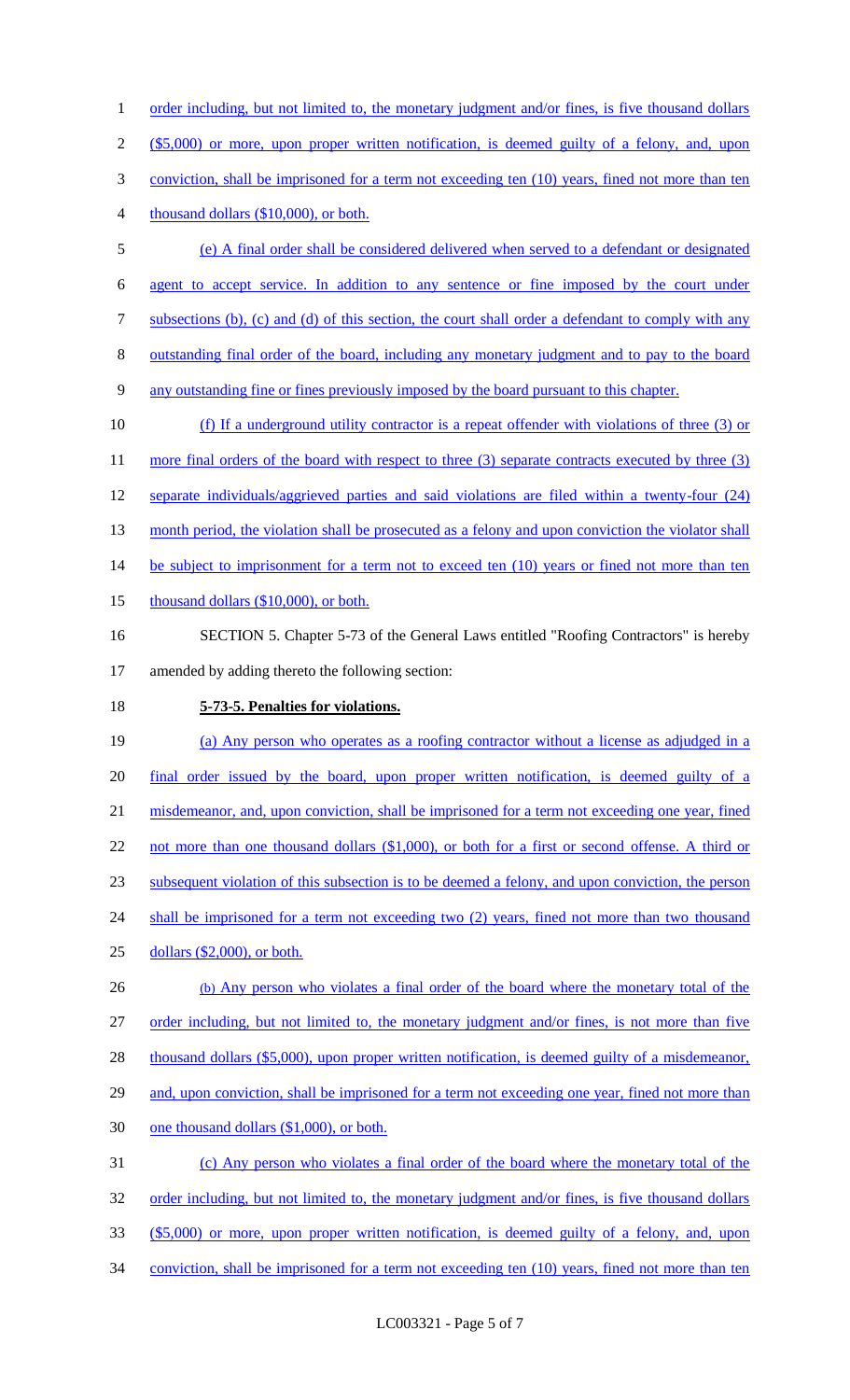1 thousand dollars (\$10,000), or both.

2 (d) A final order shall be considered delivered when served to a defendant or designated 3 agent to accept service. In addition to any sentence or fine imposed by the court under 4 subsections (a), (b) and (c) of this section, the court shall order a defendant to comply with any 5 outstanding final order of the board, including any monetary judgment and to pay to the board 6 any outstanding fine or fines previously imposed by the board pursuant to this chapter. 7 (e) If a roofing contractor is a repeat offender with violations of three (3) or more final 8 orders of the board with respect to three (3) separate contracts executed by three (3) separate 9 individuals/aggrieved parties and said violations are filed within a twenty-four (24) month period, 10 the violation shall be prosecuted as a felony and upon conviction the violator shall be subject to 11 imprisonment for a term not to exceed ten (10) years or fined not more than ten thousand dollars

- 12 (\$10,000), or both.
- 13 SECTION 6. This act shall take effect on January 1, 2019.

LC003321 ========

========